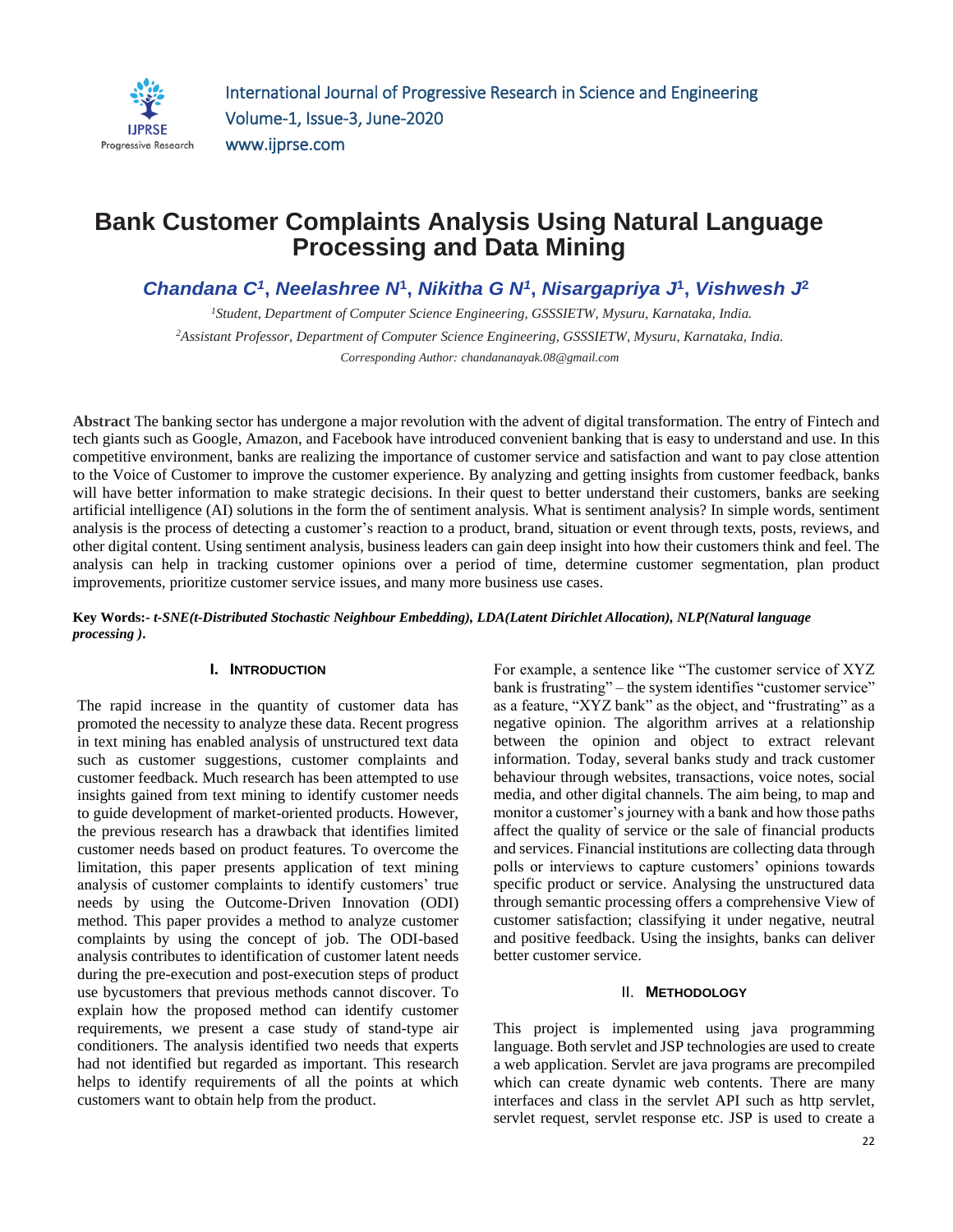

web application just as servlet.it can be thought of as an extension to servlet because it provides more functionality than servlet. MySQL server is used as a backend.

## *A. t-Distributed Stochastic Neighbour Embedding (t-SNE)*

t-Distributed Stochastic Neighbour Embedding (t-SNE) is a non-linear technique for dimensionality reduction that is particularly well suited for the visualization of highdimensional datasets. It is extensively applied in image processing, NLP, genomic data and speech processing. To keep things simple, here's a brief overview of working of t-SNE:

The algorithms start by calculating the probability of similarity of points in high-dimensional space and calculating the probability of similarity of points in the corresponding low-dimensional space. The similarity of points is calculated as the conditional probability that a point A would choose point B as its neighbour if neighbours were picked in proportion to their probability density under a Gaussian (normal distribution) centered at A.

It then tries to minimize the difference between these conditional probabilities (or similarities) in higherdimensional and lower-dimensional space for a perfect representation of data points in lower-dimensional space.

To measure the minimization of the sum of difference of conditional probability t-SNE minimizes the sum of Kullback-Leibler divergence of overall data points using a gradient descent method.

Production Function:

- 1. Collected datasets of bank customer's complaints from Kaggle
- 2. Pre-processing of obtained datasets
- 3. Sentence Segmentation
- 4. Convert Sentence segmentation into Tokenization
- 5. The selected datasets are catharized using nltk library
- 6. T-nse model applied for deploying into model The obtained result is showed in the graph

## General Constraints:

The results generated have to be entered in to the system and any error or any value entered out of the boundary will not be understood by the system. In any case if the database crashes, the whole information collected and the results generated will be of no use.

## *B. LDA Algorithm*

LDA is a form of unsupervised learning that views documents as bags of words (that is order does not matter). LDA works by first making a key assumption: the way a document was generated was by picking a set of topics and then for each topic picking a set of words. Now you may be asking "ok so how does it find topics?" Well the answer is simple: it reverses engineers this process. To do this it does the following for each document *m*:

- 1. Assume there are *k* topics across all of the documents
- 2. Distribute these *k* topics across document *m* (this distribution is known as  $\alpha$  and can be symmetric or asymmetric, more on this later) by assigning each word a topic.
- 3. For each word *w* in document *m*, assume its topic is wrong but every other word is assigned the correct topic.
- 4. Probabilistically assign word *w* a topic based on two things:

- what topics are in document *m -* how many times word *w* has been assigned a particular topic across all of the documents (this distribution is called *β*, more on this later)

5. Repeat this process a number of times for each document and you're done!

## *C. Natural Language Processing (NLP)*

NLP is a subfield of linguistics, computer science, information engineering, and artificial intelligence concerned with the interactions between computers and human (natural) languages, in particular how to program computers to process and analyze large amounts of natural language data.

Challenges in natural language processing frequently involve speech recognition, natural language understanding, and natural language generation.

## *D. Analysis*

Stage1:

The datasets are collected form the Kaggle.com which consists of 50 Bank datasets and user review system for each bank.

Stage2:

Data Cleaning: The data can have many irrelevant and missing parts. To handle this part, data cleaning is done. It involves handling of missing data, noisy data etc.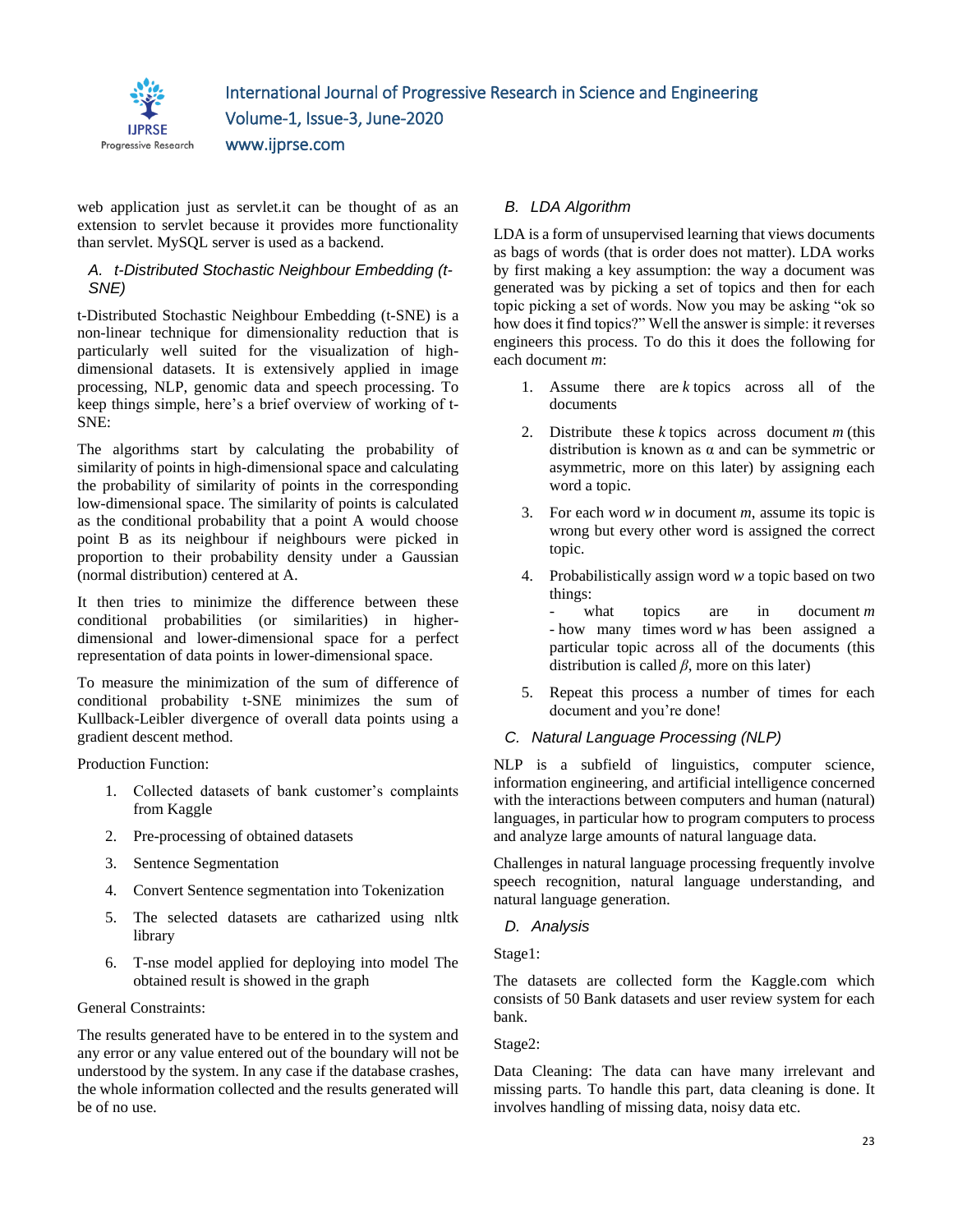

Missing Data: This situation arises when some data is missing in the data. It can be handled in various ways.

Some of them are:

- 1. Ignore the tuples: This approach is suitable only when the dataset we have is quite large and multiple values are missing within a tuple.
- 2. Fill the Missing values: There are various ways to do this task. You can choose to fill the missing values manually, by attribute mean or the most probable value



Fig.1. Flow Diagram

**Stage 3:**

#### 1. Remove punctuation

Punctuation can provide grammatical context to a sentence which supports our understanding. But for our vectorizer which counts the number of words and not the context, it does not add value, so we remove all special characters. eg: How are you?->How are you

2. Tokenization

Tokenizing separates text into units such as sentences or words. It gives structure to previously unstructured text. eg: Plata o Plomo-> 'Plata','o','Plomo'.

3. Remove stop words

Stop words are common words that will likely appear in any text. They don't tell us much about our data so we remove them. eg: silver or lead is fine for me-> silver, lead, fine.

4. Stemming

Stemming helps reduce a word to its stem form. It often makes sense to treat related words in the same way. It removes suffices, like "ing", "ly", "s", etc. by a simple rule-based approach. It reduces the corpus of words but often the actual words get neglected. eg: Entitling, Entitled->Entit

5. Lemmatizing

Lemmatizing derives the canonical form ('lemma') of a word. i.e the root form. It is better than stemming as it uses a dictionary-based approach i.e a morphological analysis to the root word.eg: Entitling, Entitled->Entitle

6. Vectorising Data

Vectorising is the process of encoding text as integers i.e. numeric form to create feature vectors so that machine learning algorithms can understand our data.

## **Stage 4:**

The obtained data is also trained using deep learning like LSTM.

## **Stage 5:**

The trained data are classified and visualized.





Fig.2. Snapshot showing the top 10 fraud banks and user options.



Fig.3. Snapshot showing the range of most popularly used words with Word cloud representation.